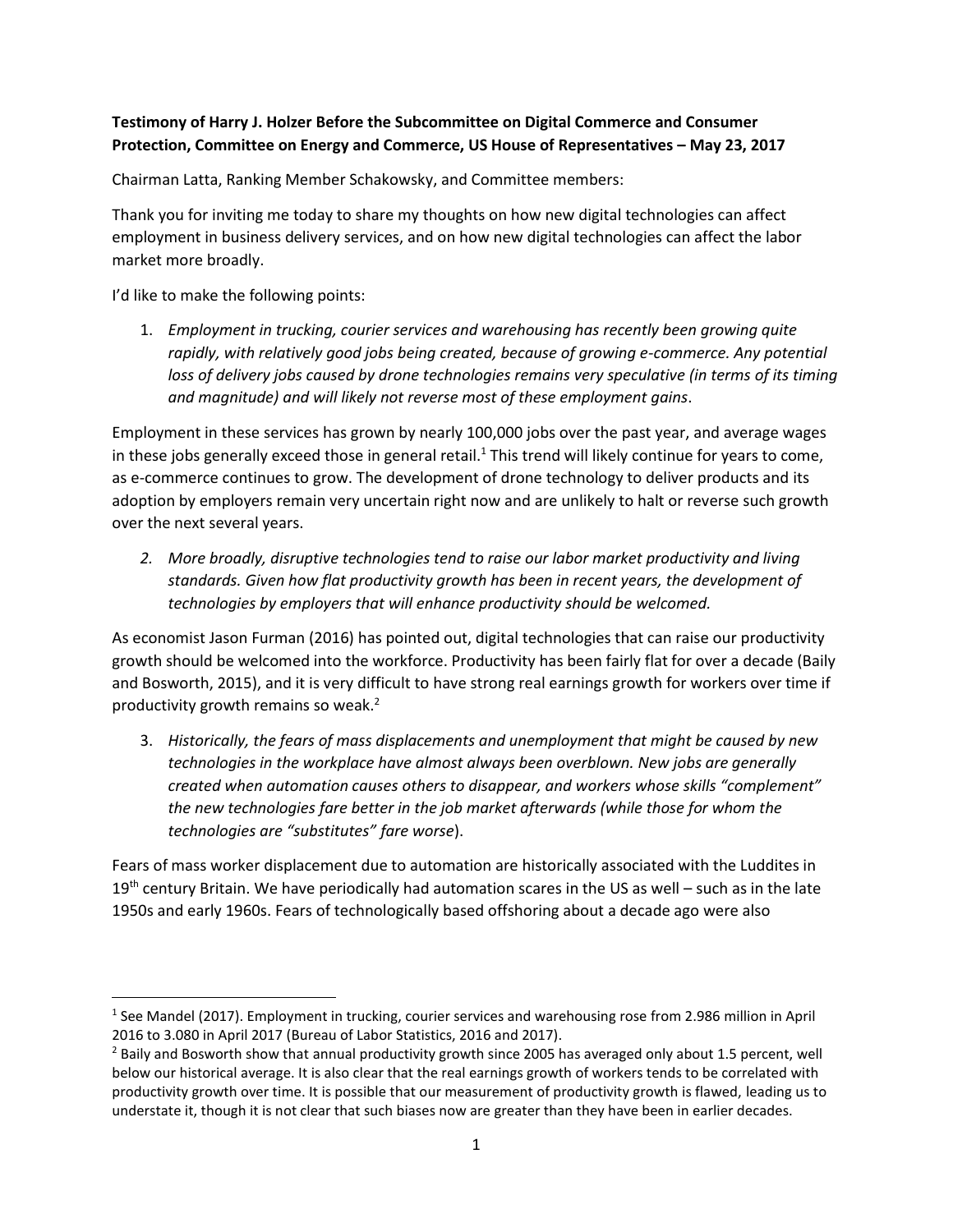overblown. $3$  This is true because the magnitudes and speed of such developments are often overstated in advance; and also because, when implemented, a variety of market-based adjustments in jobs occur.

Specifically, new technologies reduce the costs and prices of producing goods and services, thereby raising the real earnings of consumers. In turn, new spending by them creates more jobs. Workers whose skills enable them to "complement" technologies – such as technicians and engineers, as well as those with important creative or social skills – tend to find more employment and higher wages afterwards. In contrast, workers whose skills cause them to be "substitutes" for such technologies – like unskilled assembly line or clerical workers to date – are often hurt. Workers and their employers have incentives to turn more of them into technology "complements."

4. *Still, many millions of workers – particularly less-educated men – have been hurt by technological change in the past four decades – either because they have been directly displaced from good-paying jobs or the labor market more broadly has become less rewarding to them*.

Those specifically displaced by new technologies often experience a period of lengthy unemployment and lower wages if/when they become reemployed.<sup>4</sup> But, more broadly, the real earnings of men with high school diplomas or less have stagnated or fallen over the past four decades, and they have certainly fallen relative to every other major group in the labor force. Though economists disagree somewhat on exactly what have been the causes of these earnings declines, most believe that technological change has been a primary cause. And, in response to stagnating or declining wages, millions of prime-age men have left the workforce. This hurts themselves, their families and communities, as well as the US economy overall.<sup>5</sup>

5. *A range of public policies should therefore be adopted and strengthened to help to workers hurt by new technology make adjustments to the new labor market. And policies to ensure that workers share in whatever productivity growth is generated over time are essential as well*.

The most important set of policies to pursue in response to rapid technological change are in education and workforce development, to help workers adjust to new labor market realities. Helping workers attain postsecondary credentials with strong labor market value must be our top goal; giving them a broad skill set that will help them adjust to unanticipated labor demand shifts in the future, as a result of automation and other forces, is a crucial part of that process. Helping displaced workers retrain for new jobs (through "lifelong learning") is also critical, as are strong labor market information and services to help them find new jobs.<sup>6</sup>

For workers displaced by technology, a robust system of Unemployment Insurance remains critical, though perhaps with some reforms to encourage those out of work to build new skills and regain

 $\overline{\phantom{a}}$ 

<sup>&</sup>lt;sup>3</sup> See, for instance, Blinder (2006).

<sup>4</sup> Jacobson et al. (1993) show that, workers displaced from jobs who had accumulated some significant tenure (or seniority) on the job lose, on average, about 25% of their earnings when they become reemployed.

<sup>&</sup>lt;sup>5</sup> The real wages of men with high school or less education in the US have clearly fallen since 1980 (Holzer and Hlavac, 2012), though measures of compensation (that include the value of health insurance and other benefits) show stagnation rather than clear declines. But, by all measures, their earnings have declined relative to those of every other major demographic group. For a discussion of declining labor force activity among less-educated men see Doar et al. (2017).

<sup>6</sup> See Holzer (2017).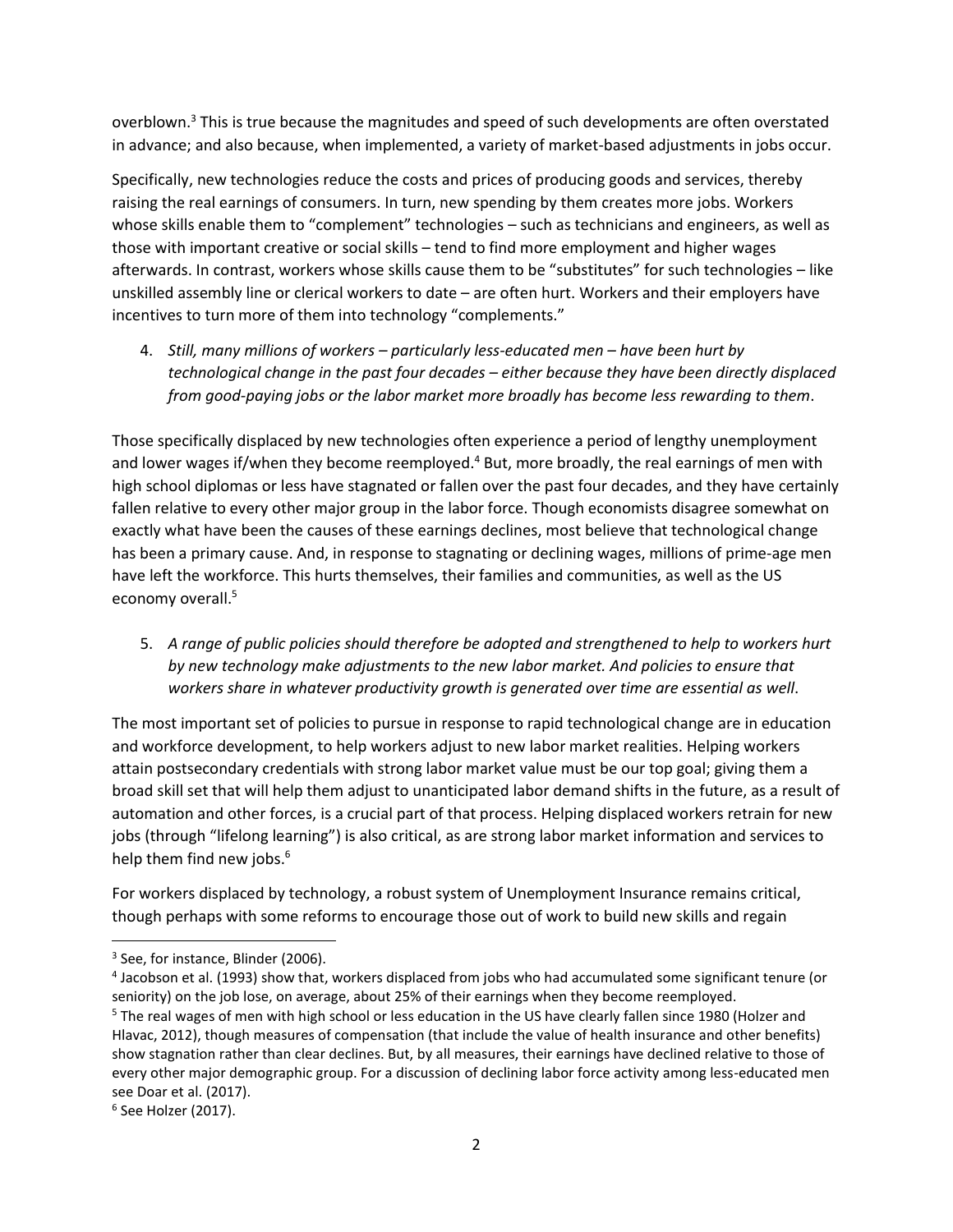employment soon. Wage insurance, which replaces some portion of the wages that workers lose when they become reemployed at new jobs, should be expanded.<sup>7</sup>

Finally, policies that help ensure that workers share in whatever productivity gains are generated by new technologies are important as well. These include protections for the right to collectively bargain in the public or private sectors, as well as limits on anticompetitive practices by employers (such as "noncompete clauses" in their contracts with workers). $8$ 

## **References**

Baily, Martin and Barry Bosworth. 2015. "Productivity Trends: Why is Growth So Slow?" Presentation, Hutchins Center, Brookings Institution, March 26.

Blinder, Alan. 2006. "Offshoring: The Next Industrial Revolution?" *Foreign Affairs*. March/April Issue.

Bureau of Labor Statistics. 2016, 2017. *Employment Situation Report,* April. US Department of Labor.

Doar, Robert; Harry Holzer and Brent Orrell. 2017. *Getting Men Back to Work*. American Enterprise Institute, Washington DC.

Dougherty, Conor. 2017. "How 'Noncompete Clauses' Keep Workers Locked In." *New York Times*, May 13.

Employment and Training Administration. 2009. "Employment and Training Guidance Letter No. 21-08." US Department of Labor.

Furman, Jason. 2016. "How to Protect Workers from Job-Stealing Robots." *The Atlantic*, September 21.

Holzer, Harry. 2017. *Building Pathways to the Middle Class in the Knowledge Economy*. Progressive Policy Institute.

Holzer, Harry and Marek Hlavac. 2012. *A Very Uneven Road: US Labor Markets in the Past 30 Years*. US2010 Series, Russell Sage Foundation, New York.

Jacobson, Louis; Robert Lalonde and Daniel Sullivan. 1993. "Earnings Losses of Displaced Workers." *American Economic Review*. Vol. 83, No. 4.

 $\overline{\phantom{a}}$ 

 $7$  Potential reforms to the Unemployment Insurance system to encourage faster reemployment are discussed by Kugler (2015). The document by the Employment and Training Administration (2009) indicates reforms of Unemployment Insurance that make it easier for workers to also receive Pell grants for higher education and training while being unemployed.

<sup>&</sup>lt;sup>8</sup> See Dougherty (2017) for a discussion of "noncompete clauses" and how to they potential wage growth for up to a fifth of US workers.